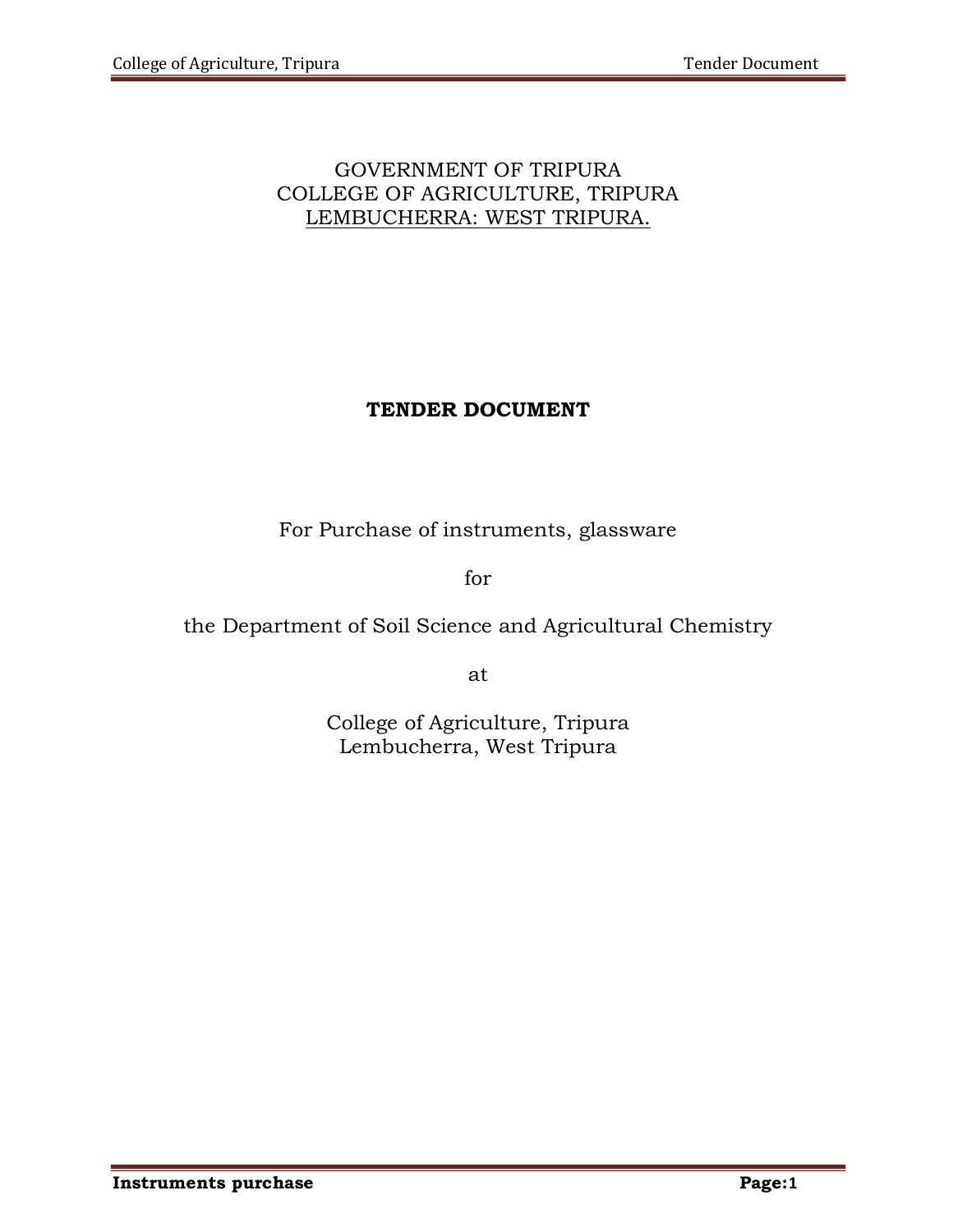#### GOVERNMENT OF TRIPURA COLLEGE OF AGRICULTURE, TRIPURA LEMBUCHERRA: WEST TRIPURA

No.F. 3(15)/CAT/SOIL SCIENCE/2022-23/ Dated \_\_\_\_\_\_\_\_/2022

#### NOTICE FOR INVITING QUOTATIONS (Single Stage Two Envelop Bidding)

#### Notice Inviting Quotation (NIQ) for Books Printing and hard Binding for CAT, Lembucherra, West Tripura. Schedule of Events

| Tender No. & Date                            | No.F. 3(15)-CAT/ACDM(SSAC)/2022-23/                                          |  |  |
|----------------------------------------------|------------------------------------------------------------------------------|--|--|
|                                              | <b>Date:</b> publication date in local daily.                                |  |  |
| Tender Fee                                   | $Rs.500/-$ (Rupees five hundred only) in <b>Cheque only</b> . The            |  |  |
|                                              | Tender Fee (TF) that will be paid is Non-Refundable.                         |  |  |
| Tender Value                                 | Tentatively Rs. 1,80,000/- (Rupees one lakh eighty thousand)                 |  |  |
|                                              | only.                                                                        |  |  |
| Date of Publication of NIT                   | On the date of Publication in newspaper                                      |  |  |
| Brief Description of the Work                | Instruments, glassware for the Department of SSAC at College                 |  |  |
|                                              | of Agriculture, Tripura, Lembucherra, West Tripura                           |  |  |
| Period for submission of Bidding Documents   | Upto 1500 hrs IST of 10 <sup>th</sup> day after publication of NIQ in        |  |  |
|                                              | newspaper at College of Agriculture, Tripura (CAT)                           |  |  |
|                                              | AT 1530 hrs IST of 10 <sup>th</sup> day after publication of NIQ in          |  |  |
| Technical Bid Opening Date & Time            | newspaper at College of Agriculture, Tripura (CAT)                           |  |  |
| Financial Bid Opening Date & Time            | After completion of Technical Bid Evaluation                                 |  |  |
| Place of Opening bids                        | College of Agriculture, Tripura, Lembucherra, West Tripura                   |  |  |
|                                              | Only technically successful bidders are allowed for financial                |  |  |
| <b>Selection Process</b>                     | bid opening. Financially L <sub>1</sub> of the technically accepted bidders' |  |  |
|                                              | is selected.                                                                 |  |  |
| Details of Contact Person for clarifications | Dr. Niladri Paul, Asstt. Prof. (Soil Science)                                |  |  |
| Cost of Tender Document                      | N <sub>i</sub> 1                                                             |  |  |
| Officer Inviting Bids                        | Principal, College of Agriculture, Tripura, Lembucherra,                     |  |  |
|                                              | Atleast for 1 year from the date of LPC. It may extend with<br>$\bullet$     |  |  |
| <b>Bid Validity Period</b>                   | the permission of LPC accepting authority as per existing                    |  |  |
|                                              | terms and conditions.                                                        |  |  |
|                                              | Other details can be seen in the NIQ document.                               |  |  |
| Mode of Tender Submission                    | Offline at the premises of College of Agriculture, Tripura only              |  |  |
| tendering                                    | The bid document shall be available in the webpage of College                |  |  |
|                                              | of Agriculture, Tripura, http://coatripura.ac.in/                            |  |  |
| Important Instruction                        | Successful bidder should deposit 10% of his quoted price in                  |  |  |
|                                              | the form of FD/ bankers cheque in favour of College of                       |  |  |
|                                              | Agriculture, Tripura as <b>SECURITY DEPOSIT</b> for a period of 1            |  |  |
|                                              | year from the date of delivery of product(s). Without security               |  |  |
|                                              | deposit, clearances from the $I/c$ SSAC, as well as bill(s) are not          |  |  |
|                                              | settled.                                                                     |  |  |

 $Sd$ . Principal, College of Agriculture, Tripura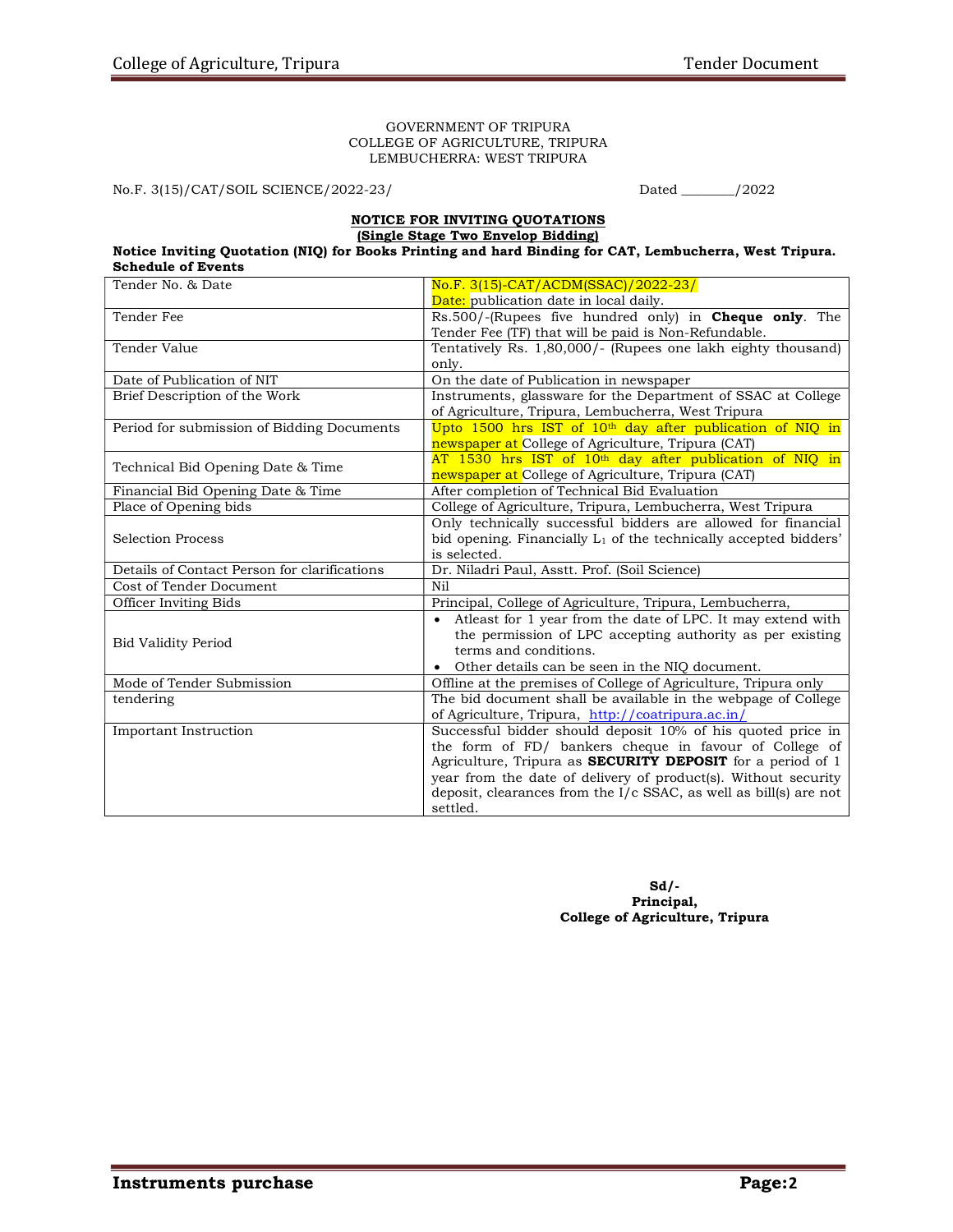## Govt.of Tripura College of Agriculture, Tripura

No.F. 3(15)-CAT/ACDM(SSAC)/2022-23/

### NOTICE INVITING QUOTATIONs

College of Agriculture, Tripura invites offline quotations for Purchase of Instruments for the Department of Soil Science and Agricultural Chemistry. The bid document are available in the webpage of College of Agriculture, Tripura, http://coatripura.ac.in/. Last Date and time of submission of the quotation is  $10^{th}$  day from the date of publication of this NIQ in local daily upto 1500 hrs IST (Indian Standard Time) at College of Agriculture, Tripura only.

> $Sd$  /-(Dr. T. K. Maity) Principal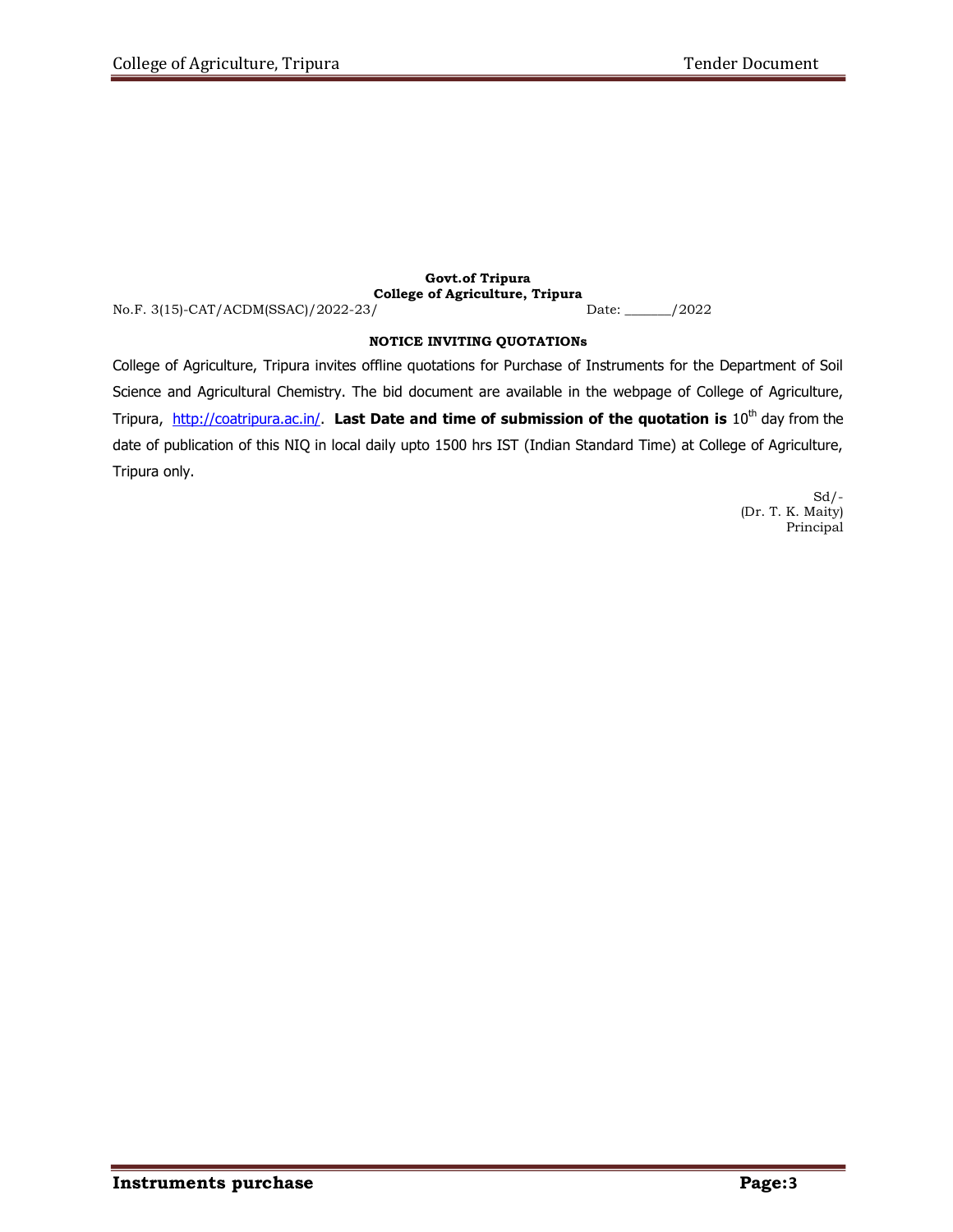#### SECTION – A

#### GENERAL TERMS & CONDITIONS

- 1. The NIQ is valid for a period not less than 120 days after the deadline specified for submission of bids.
- 2. The Bidders should have valid Trade License, PAN Card, GST Registration (certificate need to be furnished). The bidder must have filed its Income Tax Returns for the last 3 (three) Financial Years. Copy of Income Tax Returns for the last 3 (three) Financial Years need to be furnished.
- 3. The participating bidders have to pay an amount of **Rs. 500/** (Rupees five hundred only) as **Tender Fee** in the form of CHEQUE only in favour of DDO, CAT. The Tender Fee (TF) that will be paid is Non-Refundable. For exempting tender fee, appropriate Govt. order should be included in the technical bid.
- 4. The tender is valid for a period of one(1) year from the date of supply order, which can be extended further on mutual agreement as per the existing terms and conditions. The College also reserves the right to terminate the contract, at any time.
- 5. The warranty period should be 1 (one) year from the date of delivery of the instruments. Within this 1 (one) year, bidder is responsible for necessary repairing etc. of the supplied product.

#### 6. MODE OF SUBMISSION OF BIDS

i) Separate submission of Technical and Financial bids within 10 (ten) days from the publication of this tender in the local news paper upto 1500 hrs IST at CAT .

ii) The Bidder shall follow 'Instruction to Bidders' for submission of on-line bid.

iii) The Bidder shall examine all instructions, forms, terms and specifications in the Bid Documents. Failure to furnish all information required as per the Bid Documents or submission of bids not substantially responsive to the Bid Documents in every respect, will be at the bidder's risk and may result in rejection of the bid.

- 7. Before the last date for submission of Bids, the bid Inviting officer may modify any of the Contents of the Bid Notice, Bid documents by issuing amendment/ Addendum/ corrigendum.
- 8. Any addendum/ amendments/ corrigendum issued by the bid Inviting officer shall be part of the bid Document and it shall be published in http://coatripura.ac.in/. However, College of Agriculture, Tripura, shall bear no responsibility or liability arising out of non-receipt of the same in time or otherwise. Bidders are requested to visit the website frequently to check whether there is any related Corrigendum(s) or not.
- 9. To give prospective Bidders reasonable time to take an addendum / amendments / corrigendum into account in preparing their bids, the Bid Inviting Officer may extend, if necessary, the last date for submission of the bid.
- 10. During the above-mentioned period, no plea by the bidder for any sort of modification of the bid based upon/arising out of any alleged misunderstanding/ misconceptions/ mistake for any reason will be entertained.
- 11. Over writing or use of correction fluid shall invite cancellation of tender papers.

#### 12. Payment:

- i) On successful delivery of item(s) at college (FOR), bidder should place the corrected GST bill including security deposit (10% of bidding amount) within 7 days for settlement. Along with the bill original instrument demonstration paper, duly signed by the I/c SSAC, is required. Final settlement of bill(s) is subject to availability of fund in College account (usually within 45 days after submission of bills).
- ii) College will deduct IT and GST as per applicable rules of government guidelines.
- iii) No advance payment shall be made including payments of handling charges/ service charges/ GST charges etc. under any circumstances to the bidder.
- iv) All remittance charges will be borne by the bidder.
- 13. BID OPENING

i) The technical Bid(s) will be opened at 1530 hrs IST of  $10<sup>th</sup>$  day of publication of this NIQ in local daily.

ii) In case of any un-scheduled holiday(s) or occurrence of some event beyond control of the bid inviting authority on the day of opening, the NIQ will be opened on the next working day at the same time.

v) Once the Technical Bid(s) is accepted, the Financial Bids of the vendors (whose Technical Bids has been accepted) shall be opened. College authority reserves the technical and financial bid evaluation report as legal documents and circulate on official demand/ instructions only.

vi) In case of any ambiguity, the decision taken by Bid Acceptance Authority on bids shall be final.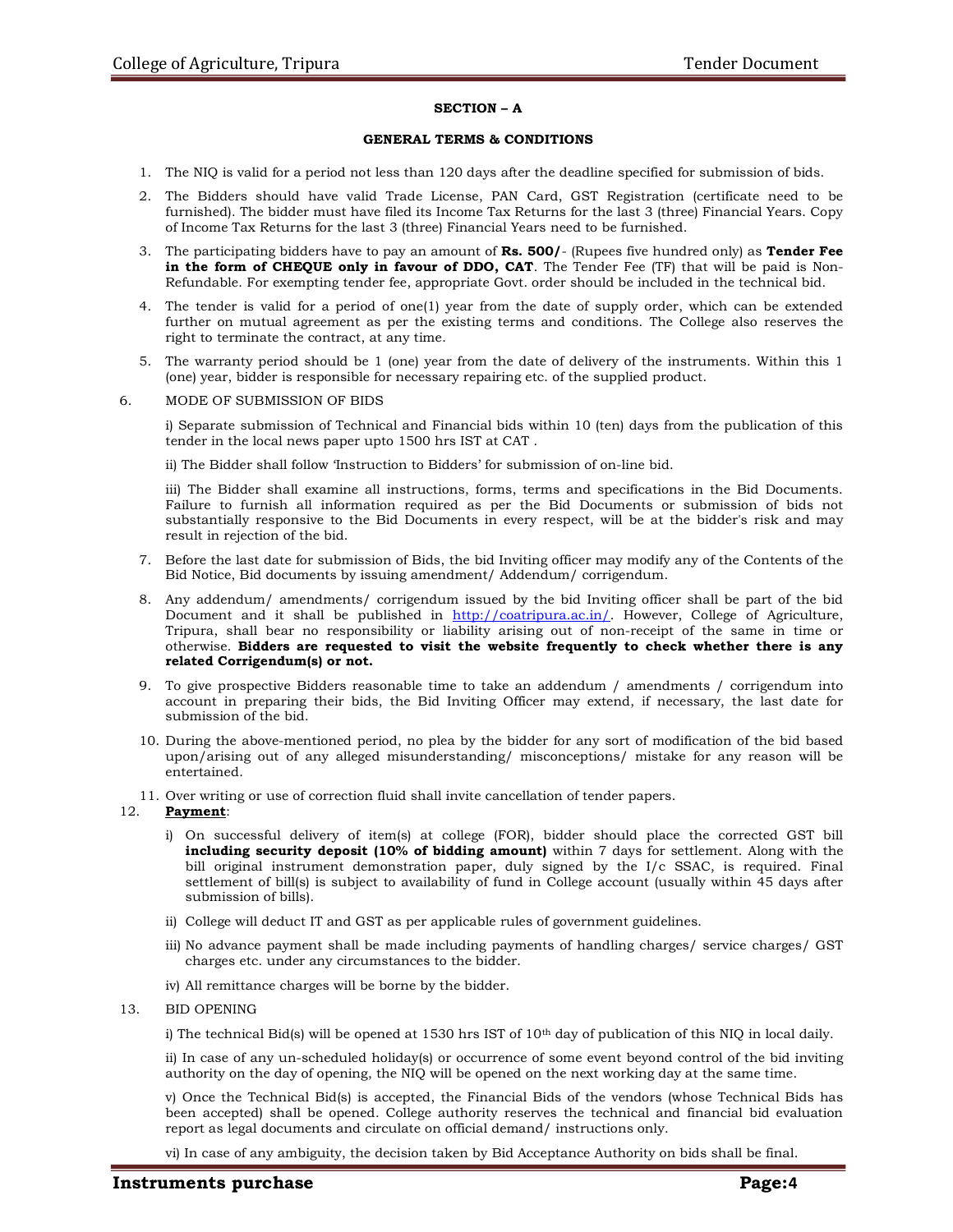#### 14. EVALUATION OF TECHNICAL & FINANCIAL BID

i) Technical & Financial bids will be evaluated by the Tender Evaluation Committee (TEC) to be formed for the purpose by the College of Agriculture, Tripura.

ii) The TEC constituted by the College of Agriculture, Tripura, shall evaluate the technical bids to determine whether the bids received are complete, having required specification of the mentioned instruments (SECTION C), the documents have been properly signed and the bids are generally in compliance with clauses of the NIQ. Decision of the Committee will be final in this regard.

iii) The TEC shall evaluate the Technical Proposal as per the response to the NIQ and supporting documents/documentary evidence. Inability to submit requisite supporting documents/documentary evidence, the bid shall not be considered for evaluation and will be summarily rejected.

iv) The TEC may call upon any bidders for clarification on the statements and supporting documents/documentary evidence relating to the technical bid. The bidder has to furnish the clarification called for in writing within the stipulated time as fixed by the TEC. And in case of failure to do so the bidder may be considered disqualified.

v) Subject to technical evaluation and acceptance of the offers in the bids by TEC, financial bids will open. Financially  $L_1$  of the technically cleared bidder is accepted for supplying the instruments.

vi) Even after opening of financial bid, till completion of the entire engagement process including period of agreement, if it is found that any information or certificates produced by the bidder is false or tampered, the e-Tender Inviting Authority shall without prejudice to any other right or remedy be at liberty to reject the bid and forfeiture of the EMD and invocation of the performance warranty.

xii) The TEC reserves the right to relax any terms and condition in the Govt. interest, with the approval of competent authority.

15. In the event of breach /violation or contravention of any terms and conditions contained herein by the agency i.e., if the Firm fails to execute the contract, the submitted EMD as security deposit, part/whole (as per decision of Principal, College of Agriculture, Tripura), will be forfeited.

#### 16. CORRUPT OR FRAUDULENT PRACTICES

The Government requires that the bidders/ service providers under Government financed contracts, observe the highest standard of ethics during the procurement and execution of such contracts. In pursuance of this policy, the Government defines the terms set forth below as follows:

i) "Corrupt practices" means the offering, giving, receiving or soliciting of anything of value to influence the action of a Government official in procurement process or in contract execution and "Fraudulent practice" means a misrepresentation of facts in order to influence a procurement process or the execution of a contract to the detriment of the Government and includes collusive practice among bidders (prior to or after bid submission) designed to establish in bid prices at artificial non-competitive levels and to deprive the Government of the benefits of free and open competition.

ii) Government will reject a proposal for award if it determines that the bidder recommended for award has engaged in corrupt or fraudulent practices in competing for the contract in question.

iii) Government will blacklist / or debar an individual Service Provider/ firm/ organization, either indefinitely or for a stated period of time, if at any time determines that the firm has engaged in corrupt or fraudulent practices in competing for, or in executing a Government Contract.

#### 17. ADDRESS FOR COMMUNICATION:

All the communications with respect to the tender shall be addressed to: The Principal, College of Agriculture, Tripura, Lembucherra, West Tripura, PIN-799210, Phone No. 0381 2865779, E-mail: catagartala@gmail.com.

#### 18. RIGHT TO ACCEPT ANY BID AND TO REJECT ANY OR ALL BIDS:

College of Agriculture, Tripura reserves the right to accept or reject any Bid or all Bids and to cancel the Bidding process, at any time prior to the award of Contract, without thereby incurring any liability to the affected bidder or bidders or any obligation to inform the affected bidder or bidders of the reasons for such action.

#### 19. ARBITRATION:

The resultant contract will be interpreted under Indian Laws. Any legal disputes arising out of this are subject to jurisdiction of Agartala only.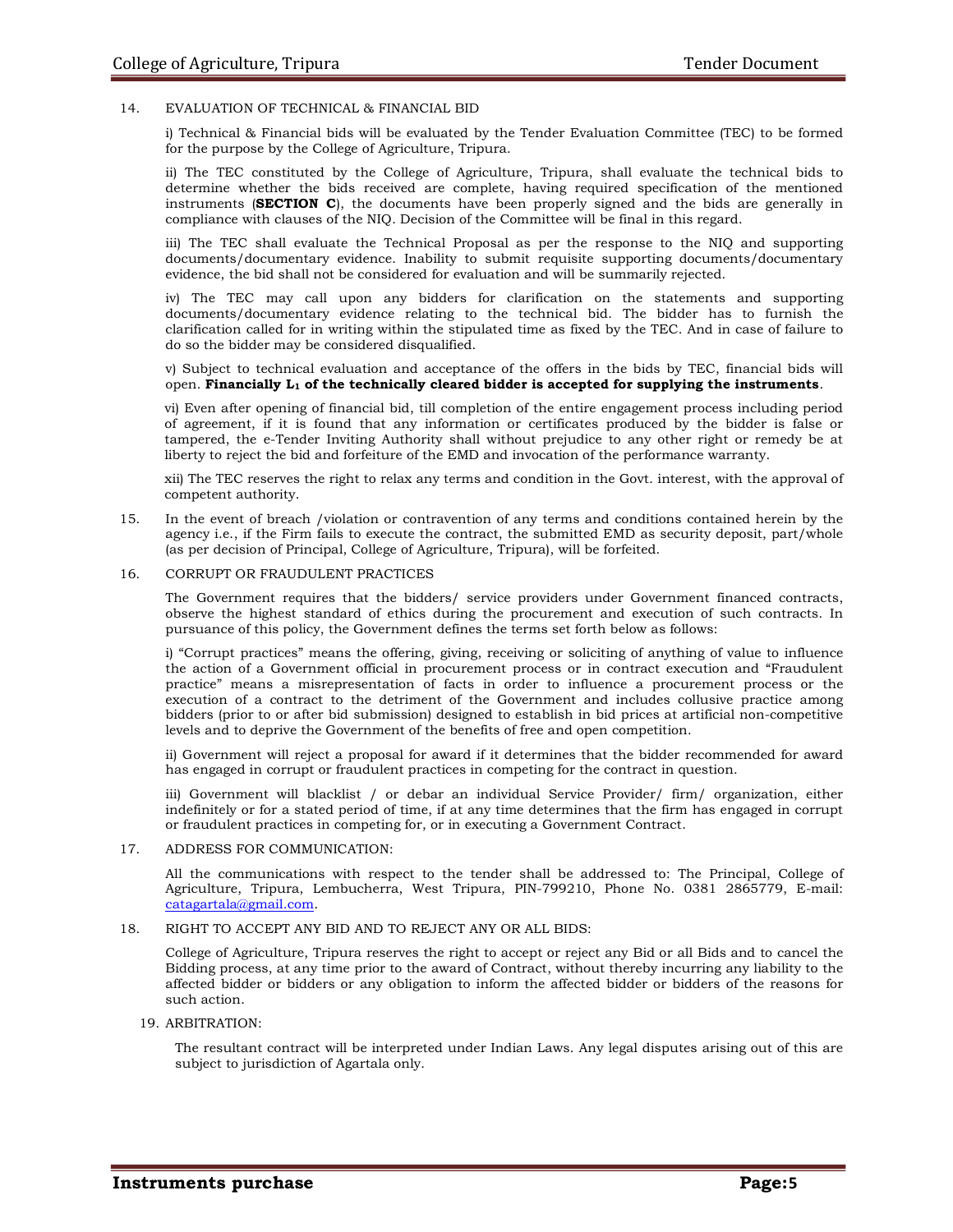#### SECTION – B: INSTRUCTION TO BIDDER

- i) Tender documents may be downloaded from http://coatripura.ac.in/. Bidders need to go through the tender document where instructions are given.
- ii) Each bidder should quote 1 or all the instruments etc mentioned in SECTION D.
- iii) Bidder shall download and carefully read all terms conditions and other contents of the NIQ. Duly signed and stamped downloaded NIQ has to be submitted with technical bid as a part of technical bid and as a proof of acceptance of all terms condition in the NIQ.
- iv) Financial bid is to be submitted separately with technical bid within the time period of the NIQ.
- v) The bidders should follow time during bid submission.
- vi) Each bidder shall submit only one bid for the work. A bidder who submits more than one bid will cause disqualification of all the bids submitted by the bidder.
- vii) The warranty period should be 1 (one) year from the date of delivery of the instruments. Within this 1 (one) year, bidder is responsible for necessary repairing etc. of the supplied product.
- viii) Successful bidder should deposit 10% of his quoted price in the form of FD/ bankers cheque in favour of DDO, College of Agriculture, Tripura as SECURITY DEPOSIT for a period of 1 year from the date of delivery of product(s). Without security deposit, clearances from the Department as well as bill(s) are not settled.
- $ix)$  List of required Instruments with specifications is given in SECTION C.

#### DOCUMENTS TO BE SUBMITTED OFFLINE

Tenders are to be submitted in two folders, one in 'Technical Proposal (Cover-I)' & the other is 'Financial Proposal (Cover-II)' before the prescribed date & time. Both Technical Proposal and Financial Proposal will be submitted concurrently.

#### Following Documents should be self-attested by the authorized signatory of the bidder and submitted with technical bid within mentioned period:

i) Duly signed copy of Incorporation / Registration Certificate of the Farm/ copy of the relevant ownership deeds e.g. Proprietorship/ Partnership Deed/ tender fee relaxation certificate.

ii) Every page duly signed NIQ as taken of acceptance of all the terms & condition of the entire tender document. iii) Duly signed copy of PAN Card and GST registration certificate and attested copies of the latest paid GST challans.

iv) Duly signed copies of Income Tax Return of last three years.

v) Copy of the filled Bidder's Information Sheet as per proforma given in Declaration as per Annexure – I along with copy of all relevant documents.

vi) Duly signed company authorisation letter (if dealer) of the required product(s).

vii) Latest, Original catalogue of the product(s).

viii) Duly filled in and signed copy of section D and Annexure.

#### Note: If any of the above mentioned documents is not applicable for a particular Bidder than he / she shall prepare a PDF Document containing the remark as 'NOT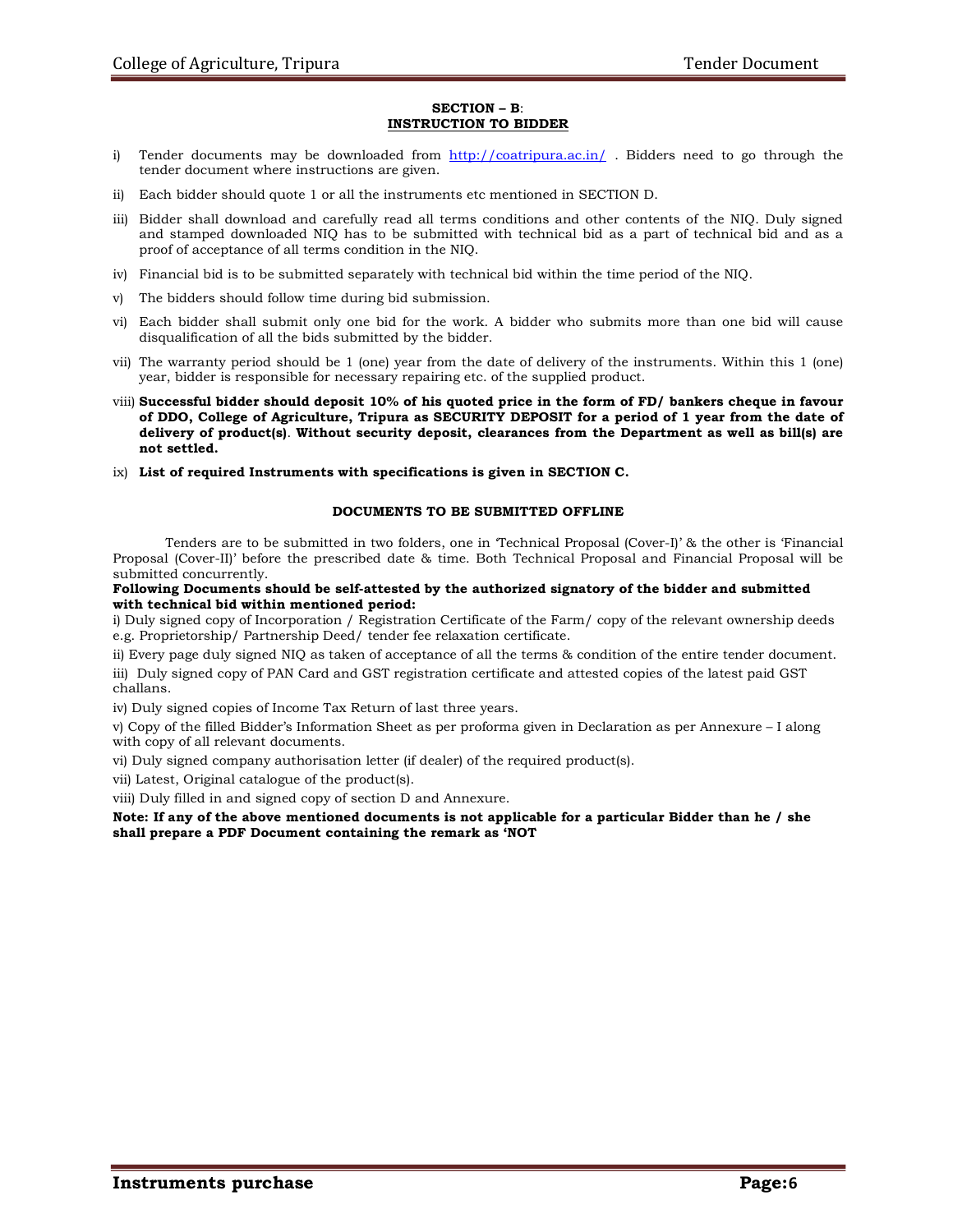#### SECTION – C ITEM DESCRIPTION

| $\overline{sl}$ | Item                        | Specification                                                                                                                                                                  | Quan               |
|-----------------|-----------------------------|--------------------------------------------------------------------------------------------------------------------------------------------------------------------------------|--------------------|
| $\rm No$        |                             |                                                                                                                                                                                | tity               |
| $\mathbf{1}$    | Weighing                    | 1. Capacity: 200gm or 300gm Readability 0.001 g (1 mg) Repeatability $(\pm)$                                                                                                   | $\mathbf{1}$       |
|                 | balance                     | 0.001 g Linearity $(\pm)$ 0.002 g Pan Size 80 mm Display LCD with backlight<br>Calibration Automatic External Tare Range Full, Operating Temperature 10oC to                   |                    |
|                 |                             | 40oC Power supply AC 220V/50-60 Hz Dimension (LxWxH) mm 415 x 405 x 295                                                                                                        |                    |
|                 |                             | 2. Capacity 600 g Readability 0.01 g (10 mg) Repeatability $(\pm)$ 0.01 g Linearity                                                                                            |                    |
|                 |                             | $(\pm)$ 0.02 g Pan Size 115 Ø mm Display RED LED Calibration Automatic                                                                                                         | 1                  |
|                 |                             | External Tare Range Full Operating Temperature 10oC to 40oC Power Supply AC                                                                                                    |                    |
|                 |                             | 220V / 50-60 Hz Dimension (LxWxH) mm 325 x 260 x 350                                                                                                                           |                    |
| $\overline{2}$  | Soil Moisture               | Designed to check the moisture level of soil or other similar material. * Measurement                                                                                          | 1 or 2             |
|                 | meter                       | range : 0 % to 50 % moisture content of soil sample with 0.1 % resolution. * All in one                                                                                        |                    |
|                 |                             | digital soil meter, easy to make operation. * Data hold function to freeze the desired                                                                                         |                    |
|                 |                             | value on display. * Microprocessor circuit ensures high accuracy and provides special                                                                                          |                    |
|                 |                             | functions and features. * Operates from DC 1.5V (UM4/AAA) x 4 PCs batteries. *                                                                                                 |                    |
|                 |                             | Built-in low battery indicator. * Durable, long-lasting components, enclosed in strong,                                                                                        |                    |
|                 |                             | compact ABS-plastic housing. SPECIFICATIONS Applications Designed to check the                                                                                                 |                    |
|                 |                             | moisture level of soil or other similar material. Measuring Used the 2 pins electrode to                                                                                       |                    |
|                 |                             | measure the conductive Principal ability of the species, then converter to the reading of "                                                                                    |                    |
|                 |                             | % " Moisture content " of soil sample. Display LCD size : 28 mm x 19 mm.                                                                                                       |                    |
|                 |                             | Measurement Range 0 % to 50 % moisture content on soil. Resolution 0.1 %. Accuracy                                                                                             |                    |
|                 |                             | $\pm$ (5 % + 5 d) F.S. @ 23 $\pm$ 5, F.S. : full scale. °C Circuit Custom one-chip of                                                                                          |                    |
|                 |                             | microprocessor LSI circuit. Probe 2 pins moisture electrode. Data Hold Freeze the                                                                                              |                    |
|                 |                             | display reading. Sampling Time Approx. 0.8 second. Operating Temp. 0 to 50. °C                                                                                                 |                    |
|                 |                             | Operating Humidity Less than 80% R.H. Power Supply DC 1.5 V battery (UM4/AAA)                                                                                                  |                    |
|                 |                             | x 4 PCs, Power Current Approx. DC 12 mA Weight 267 g/ 0.58 LB. @ Battery is<br>included. Dimension Meter body:172 x 40 x 40 mm (6.8" x 1.6" x 1.6"). Probe body:               |                    |
|                 |                             | 220 mm x Dia. 10 mm (8.7" x Dia.0.4"). Total length (meter + probe): 392 mm (15.4 ").                                                                                          |                    |
| $\mathfrak{Z}$  | Liquid Limit                | The values of liquid limit are directly used for classifying the fine grained cohesive soils                                                                                   | -1                 |
|                 | Apparatus                   | according to Indian Standard on soil classification. Once the soil is classified, it helps a                                                                                   |                    |
|                 | (Hand                       | lot in understanding the behaviour of soil and selecting the suitable methods of design,                                                                                       |                    |
|                 | operated)                   | construction and maintenance of the structures made up or/and resting on soils.                                                                                                |                    |
| $\overline{4}$  | Munsell                     | Model: M50215B, Weight: 635.00g, Dimensions: 15.20in x 2.50in x 19.70in,                                                                                                       | $1$ or $2$         |
|                 | Colour Chart                | SKU:M50215B, UPC:M50215B                                                                                                                                                       |                    |
| 5               | Sieve set                   | Brass wire, stainless steel grade AISI 304/316/304L/316L, galvanized steel made 4 to 6                                                                                         | 1 or 2             |
|                 |                             | inch diameter. Wire diameter- 2mm, 1mm, 500 micron, 250 micron, 100 micron.                                                                                                    | nos                |
|                 |                             | Features - Acid and alkali resistance, High temperature resistance, Non-magnetic,                                                                                              |                    |
|                 |                             | Uniform aperture size, Long time use.                                                                                                                                          |                    |
|                 |                             | Frame height (full) : 1-3/4" -- 2-5/8", Full Depth to wire mesh cloth: 1-1/4" -- 2"                                                                                            |                    |
| 6               | <b>Bottle Top</b>           | All parts which comes in contact with reagents are made of PTFE, FEP and Borosilicate<br>Glass, so can be used for all Laboratory Reagents dispensing needs. High accuracy and | 1                  |
|                 | <b>Dispensers</b>           | precision is ensured through several stages of strict quality checks during manufacturing.                                                                                     | each               |
|                 |                             | Each Dispenser is calibrated in accordance with ISO 8655 Standard.                                                                                                             |                    |
|                 |                             | 2.5 - 30 ml volume range with 0.5 microlitre increment - 1<br>А.                                                                                                               |                    |
|                 |                             | 0.5 - 5.0 ml volume range with 0.1 microlitre increment - 1<br>В.                                                                                                              |                    |
| $\tau$          | Vacuum                      | Desiccators, Vacuum with tubular Lid, Ground Flanges, and stopcock,                                                                                                            | $1$ or $2$         |
|                 | desiccators                 | Neutral glass/ polyplastic, supplied with perforated porcelain plate - 300 mm diameter                                                                                         |                    |
| 8               | Filter paper                | 1. Whatman™ Grade 42 quantitative ashless filter paper in sulfur content                                                                                                       | Varia              |
|                 |                             | determination Grade 42 diameter - 11 cm; 12.5 cm; 15 cm; 18.5 cm; 24 cm                                                                                                        | ble                |
|                 |                             | 2. Whatman Grade : 201, Grade 2589 C Filter Papers For Technical Use. Thick                                                                                                    |                    |
|                 |                             | filter with medium to slow filtration speed, high wet strength, and good<br>retention for smaller particles. These filter papers are made from super-refined                   |                    |
|                 |                             | cellulose and have been specifically designed to have particular properties for                                                                                                |                    |
|                 |                             | each technical application. The applications range from the filtration of                                                                                                      |                    |
|                 |                             | beverages to the purification of electroplating baths. - Big size sheet                                                                                                        |                    |
|                 |                             |                                                                                                                                                                                |                    |
| 9               | PP stopper<br>Polypropylene | Stopper numbers are - 10/19, 12/21, 14/23, 19/26, 24/29, 29/32, 34/35.                                                                                                         | $10$ or<br>$20$ of |
|                 | (Borosil)                   |                                                                                                                                                                                | each               |
|                 |                             |                                                                                                                                                                                |                    |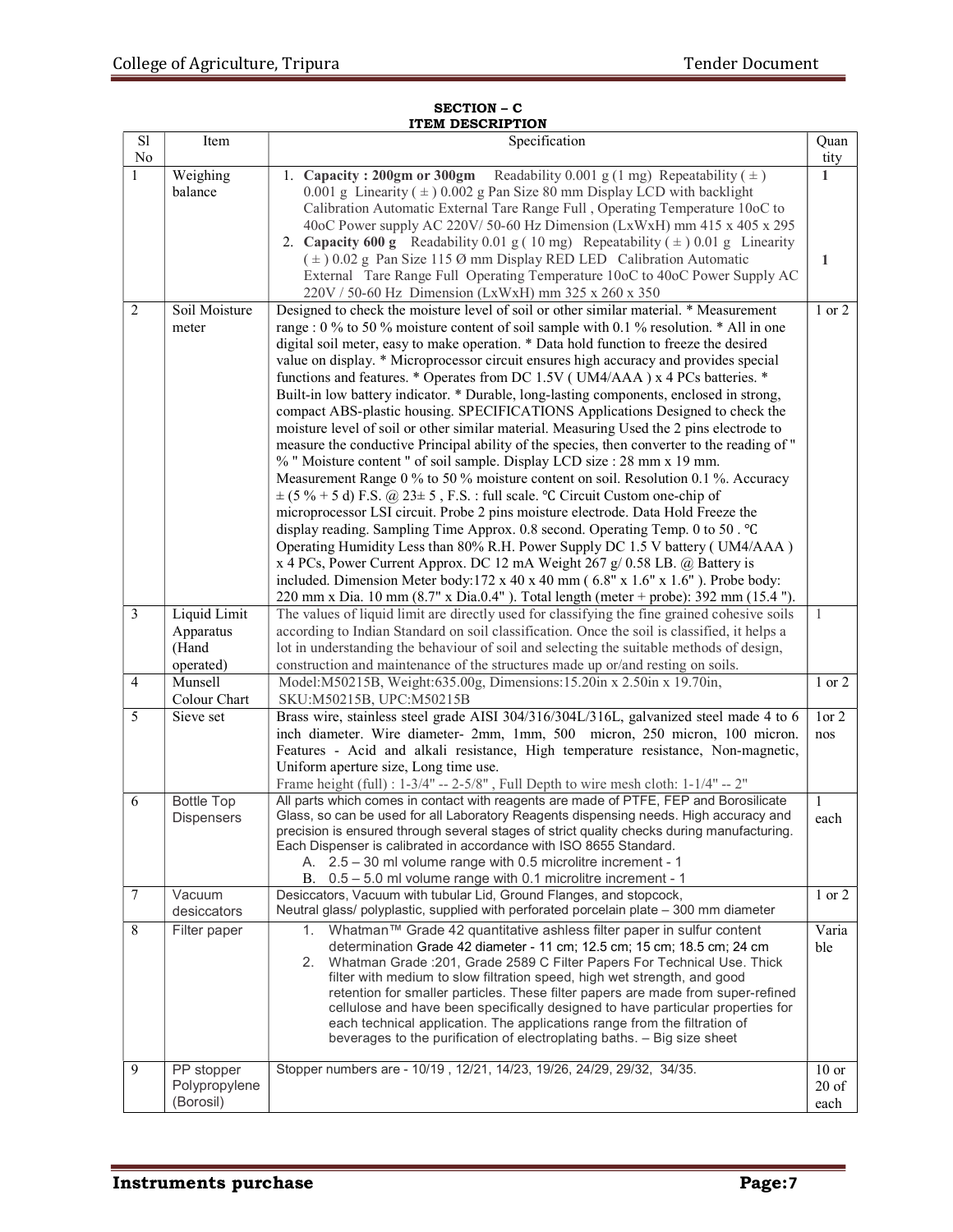## SECTION – D

ANNEXURE - I

## SCHEDULE OF TECHNICAL BID (Bidder's Information)

A. The technical bid should be submitted as follows:

| Sl.<br>No.     | Description                                                                                                                         | <b>Name of Supporting</b><br>details | Compliance (Yes/No) and<br>Reference Page No of the<br><b>Bid document</b> |
|----------------|-------------------------------------------------------------------------------------------------------------------------------------|--------------------------------------|----------------------------------------------------------------------------|
| $\mathbf{1}$   | Name & Address of the<br><b>Bidder</b>                                                                                              |                                      |                                                                            |
| $\overline{2}$ | Name & Designation of<br>the person Signing the bid                                                                                 |                                      |                                                                            |
| 3              | Mobile no.                                                                                                                          |                                      |                                                                            |
| $\overline{4}$ | PAN No. (Attach copy)                                                                                                               |                                      |                                                                            |
| 5              | GST No. (Attach copy)                                                                                                               |                                      |                                                                            |
| 6              | Trade License<br>(Attach copy)                                                                                                      |                                      |                                                                            |
| $\overline{7}$ | Details of Experience<br>(Attach Documents as per<br>desire)                                                                        |                                      |                                                                            |
| 8.             | Signed and sealed copy of<br>this tender                                                                                            |                                      |                                                                            |
| 9.             | Any other information                                                                                                               |                                      |                                                                            |
| 10.            | Legal Status of Bidder:<br>Proprietary firm/Ltd.<br>company/partnership<br>firm/Government<br>Organization (Central/<br>State/PSUs) |                                      |                                                                            |

B. Condition of prior turnover and prior experience has been relaxed for Startups and Micro & Small Enterprises subject to meeting of quality and technical specifications.

I do hereby certify that the above mentioned particulars are true and correct.

(Signature of the bidder with date)

Name:

Seal: